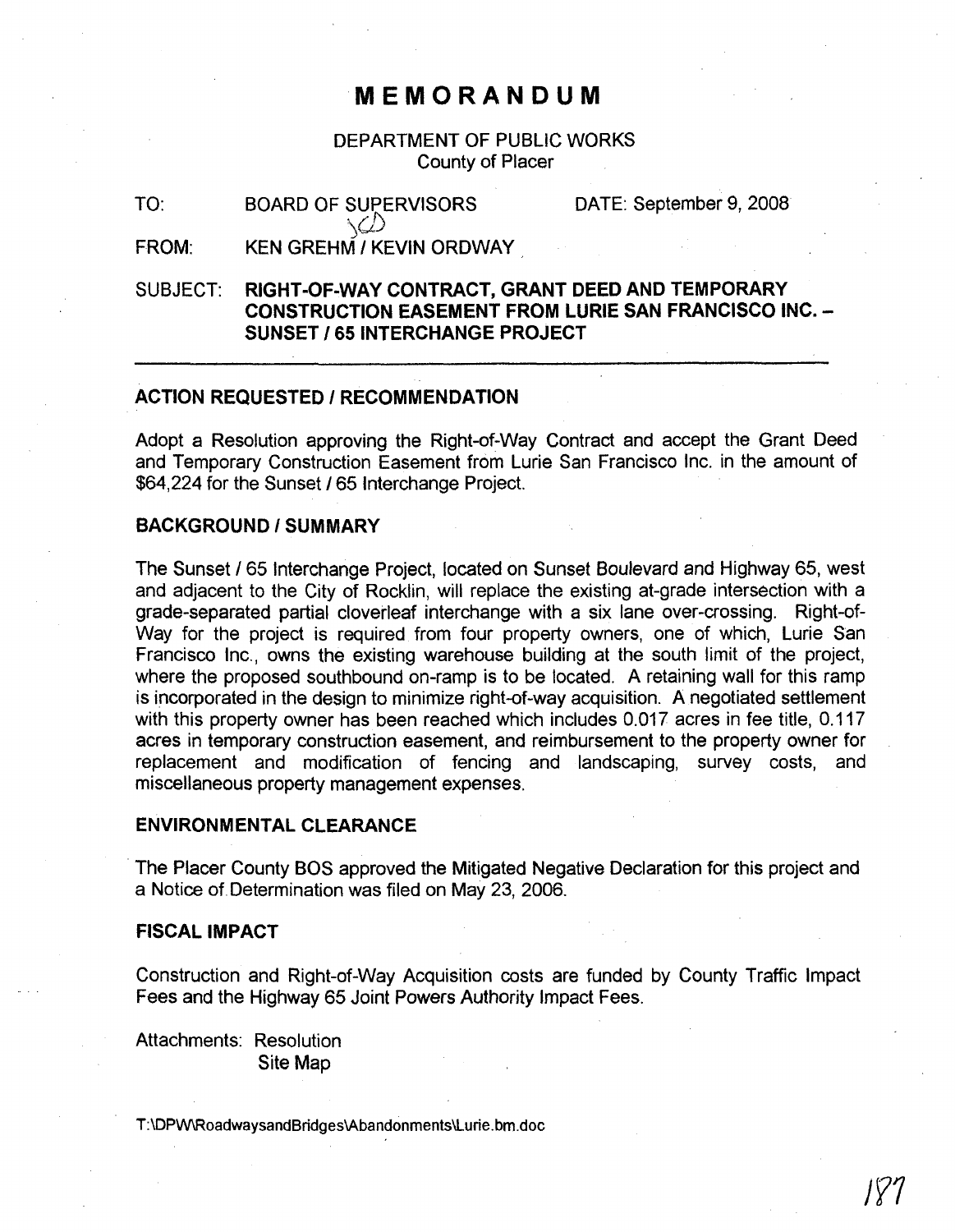# **Before the Board of Supervisors County of Placer, State of California**

·In the matter of: A RESOLUTION APPROVING Resol. No: . AND AUTHORIZING THE CHAIRMAN TO EXECUTE THE RIGHT-OF-WAY CONTRACT Ord. No: . BETWEEN LURIE SAN FRANCISCO INC. AND THE COUNTY OF PLACER AND ACCEPT THE GRANT DEED AND TEMPORARY First Reading: . CONSTRUCTION EASEMENT.

The following RESOLUTION was duly passed by the Board of Supervisors

of the County of Placer at a regular meeting held

by the following vote on roll call:

Ayes:

Noes:

Absent:

Signed and approved by me after its passage.

Attest:

Clerk of said Board

Chairman, Board of Supervisors

BE IT RESOLVED by the Board of Supervisors of the County of Placer, State of California, that the attached Right-of-Way Contract between Lurie San Francisco Inc. and the County of Placer is hereby approved and the Chairman is authorized to execute the contract on behalf of Placer County and accept the Grant Deed and Temporary Construction Easement.

T:\DPW\RoadwaysandBridges\Abandonments\Lurie.res.doc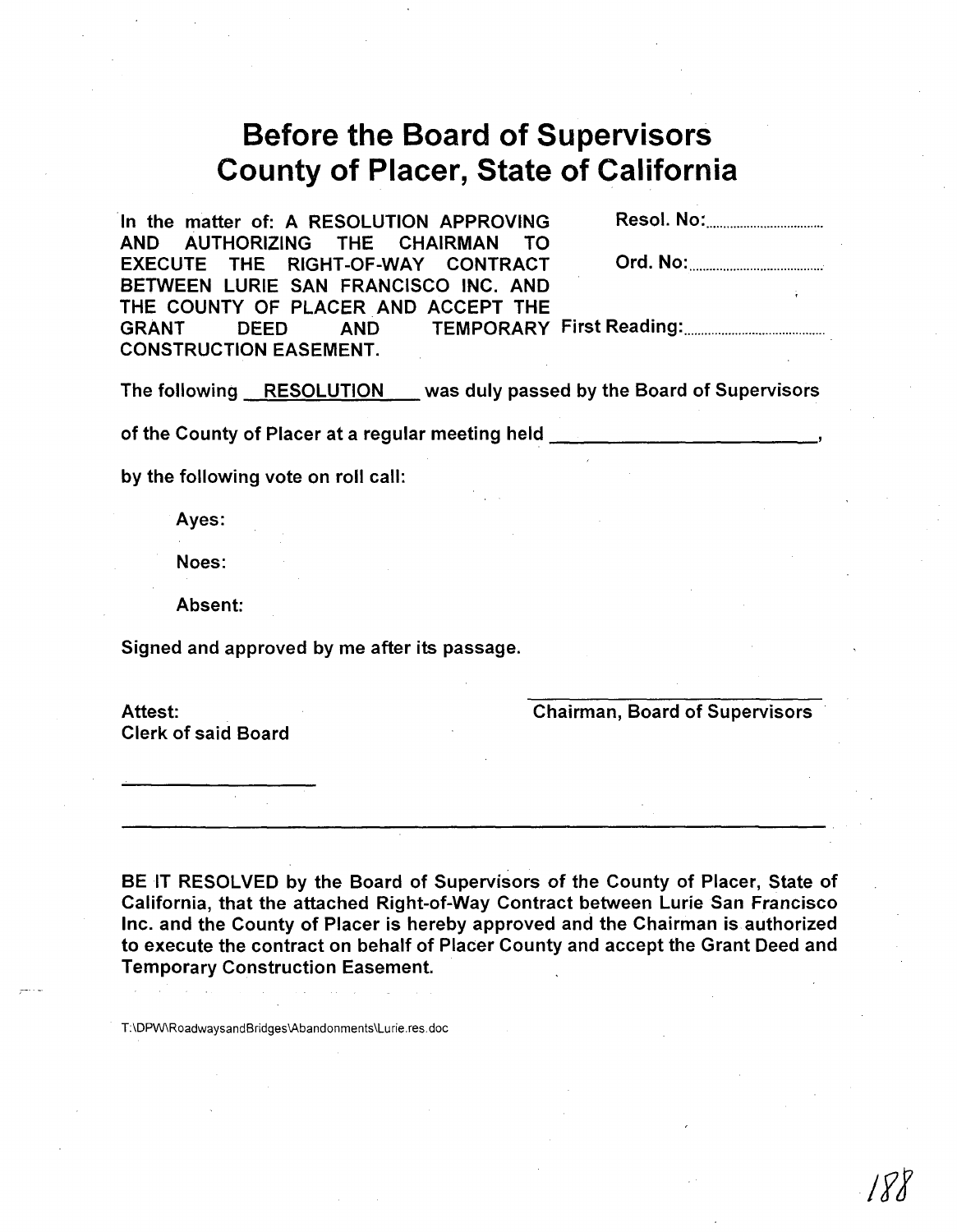

 $\mathcal{N}_{\mathcal{A}}$